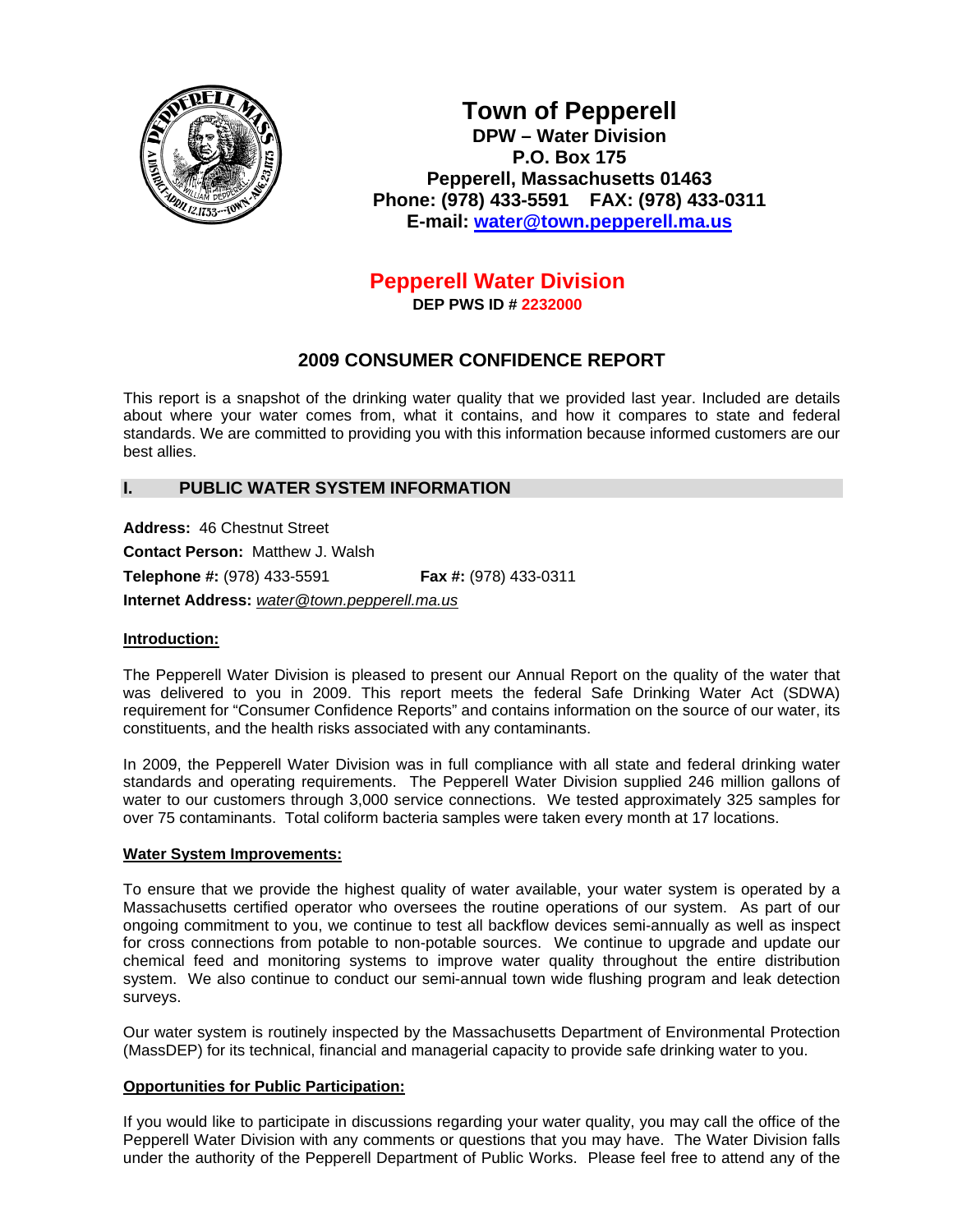DPW's regularly scheduled meetings, which are usually held on the  $1<sup>st</sup>$  and  $3<sup>rd</sup>$  Thursdays of each month. Please call ahead (978)433-0327 to confirm the meeting or to comment on the water system. You can also e-mail the Pepperell Water Division at [water@town.pepperell.ma.us](mailto:water@town.pepperell.ma.us).

# **II. YOUR DRINKING WATER SOURCE**

# **Where Does My Drinking Water Come From?**

Your water sources consist of four municipal gravel packed wells at an average depth of 60 feet. The wells are separate from each other and are in two locations in town: The Bemis Road wells are located at the end of Bemis Road. There are also two wells located on Jersey Street behind the baseball fields. MassDEP source ID# s and other pertinent information for our four wells are listed in the table below:

| <b>Source Name</b>     | <b>DEP Source ID#</b> | <b>Source Type</b> | <b>Location of Source</b>     |
|------------------------|-----------------------|--------------------|-------------------------------|
| Bemis Road Well #1     | 2232000-01G           | Groundwater        | End of Bemis Road             |
| Bemis Road Well #2     | 2232000-04G           | Groundwater        | End of Bemis Road             |
| Jersey Street Well #1  | 2232000-02G           | Groundwater        | Jersey St. behind ball fields |
| Jersey Street Well # 2 | 2232000-03G           | Groundwater        | Jersey St. behind ball fields |

#### **How Is My Water Treated?**

Our water system makes every effort to provide you with safe and pure drinking water. To improve the quality of the water delivered to you, we treat it to remove several contaminants.

- **We add sodium hypochlorite to protect you against microbial contaminants.**
- **We chemically treat the water with potassium hydroxide to increase pH.**
- **We aerate the water to remove carbon dioxide and increase pH.**
- **We add polyphosphate to sequester iron and manganese and control lead and copper levels.**

The water pumped from the two Bemis Road Wells is first treated by the addition of potassium hydroxide for pH adjustment. This also helps to control corrosion thereby assisting in the control of lead and copper residuals. Polyphosphate is added to sequester iron and manganese and also assist in the control of lead and copper concentrations. Bemis Road finished water is then treated with sodium hypochlorite for disinfection against bacteria. The water pumped from the two Jersey Street Wells is directed through a staggered tray aeration tower to reduce carbon dioxide levels which aids in corrosion control, then potassium hydroxide is added for further pH adjustment. The finished water is then treated with sodium hypochlorite to disinfect. These wells are limited by MassDEP to pump not more than 1.3 million gallons per day. Finished water pumped into the distribution system is sent to one of three tanks. Pepperell Water has a storage capacity of 3 million gallons. Two booster pump stations send water from the Heald and Mason Street storage tanks to the Townsend Street storage tank. Townsend Street storage tank maintains the pressure we need to supply water to the town's higher elevations.

The water quality of our system is constantly monitored by us and the MassDEP to determine the effectiveness of existing water treatment and to determine if any additional treatment is required.

#### **How Are These Sources Protected?**

MassDEP has prepared a Source Water Assessment and Protection (SWAP) Report for the sources serving this water system. The SWAP Report assesses the susceptibility of public water supplies.

Our SWAP Report notes the key issue of developing a wellhead protection plan. The Town of Pepperell has completed its Wellhead Protection Strategy Report. This report addresses strategies for protection to our water supplies. We have installed security fencing at all our facilities and will soon be completing the installation of security devices.We continue to monitor for illegal dumping and trespassing.

#### **What is My System's Ranking?**

A susceptibility ranking of *moderate* was assigned to this system using the information collected during the assessment by the MassDEP.

#### **What Can Be Done To Improve Protection?**

The SWAP report recommends: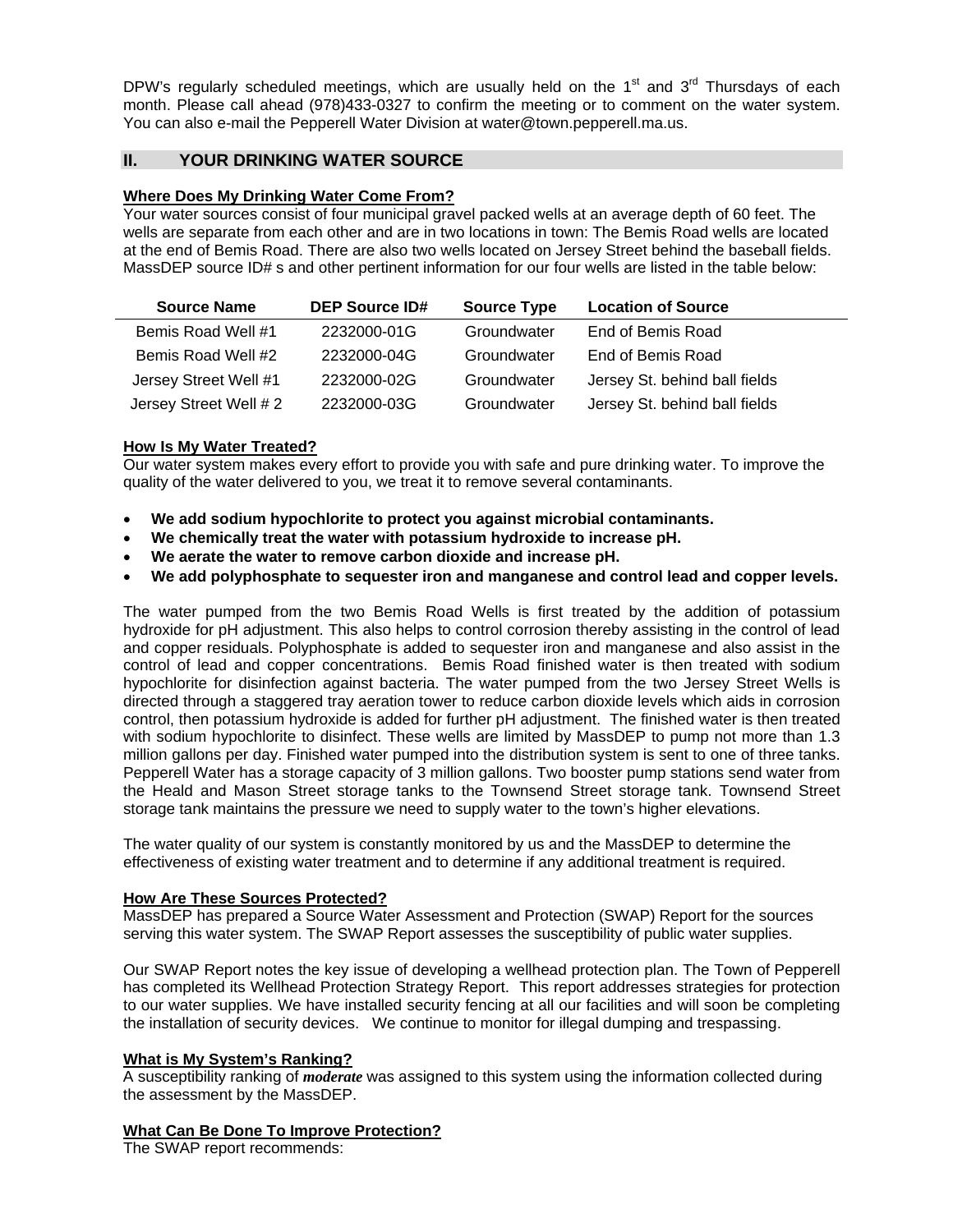- **Remove all non-water supply activities from the Zone I area (defined as a 400' radius around the well) and keeping any new non-water supply activities out of the Zone I.**
- **Promoting Best Management Practices (BMPs) for storm water management, educating residents, and general cleanliness of the wellhead area.**

### **Residents Can Help Protect Sources By:**

- **Practicing good septic system maintenance**
- **Supporting water supply protection initiatives at the next town meeting**
- **Taking hazardous household chemicals to hazardous materials collection days**
- **Make sure horse owners are aware of our wells**
- **Limiting pesticide and fertilizer use, etc.**
- **Notify local authorities of any suspicious or illegal activity in or around our water facilities**

#### **Where Can I See The SWAP Report?**

The complete SWAP report is available at the Water Division Office on Chestnut Street or the Town Engineer's Office located at the Town Hall. Contact either Trish DeLorey at (978)433-5591 or Bob Lee at (978)433-0327 to make arrangements. The report is also online at: *[www.](http://www./)*mass.gov/dep/water/drinking/2232000.pdf.

# **III. SUBSTANCES FOUND IN DRINKING WATER**

Sources of drinking water (both tap water and bottled water) include rivers, lakes, streams, ponds, reservoirs, springs, and wells. As water travels over the surface of the land or through the ground, it dissolves naturally-occurring minerals, and in some cases, radioactive material, and can pick up substances resulting from the presence of animals or from human activity.

Contaminants that may be present in source water include:

**Microbial contaminants** -such as viruses and bacteria, which may come from sewage treatment plants, septic systems, agricultural livestock operations, and wildlife.

**Inorganic contaminants** -such as salts and metals, which can be naturally-occurring or result from urban stormwater runoff, industrial, or domestic wastewater discharges, oil and gas production, mining, and farming.

**Pesticides and herbicides** -which may come from a variety of sources such as agriculture, urban stormwater runoff, and residential uses.

**Organic chemical contaminants** -including synthetic and volatile organic chemicals, which are byproducts of industrial processes and petroleum production, and can also come from gas stations, urban stormwater runoff, and septic systems.

**Radioactive contaminants** -which can be naturally occurring or be the result of oil and gas production and mining activities.

In order to ensure that tap water is safe to drink, the Department of Environmental Protection (MassDEP) and the U.S. Environmental Protection Agency (EPA) prescribe regulations that limit the amount of certain contaminants in water provided by public water systems. Food and Drug Administration (FDA) and Massachusetts Department of Public Health (DPH) regulations establish limits for contaminants in bottled water that must provide the same protection for public health. All drinking water, including bottled water, may reasonably be expected to contain at least small amounts of some contaminants. The presence of contaminants does not necessarily indicate that water poses a health risk. More information about contaminants and potential health effects can be obtained by calling the EPA's Safe Drinking Water Hotline **(800)426-4791.**

Some people may be more vulnerable to contaminants in drinking water than the general population. Immuno-compromised persons such as persons with cancer undergoing chemotherapy, persons who have undergone organ transplants, people with HIV/AIDS or other immune system disorders, some elderly, and some infants can be particularly at risk from infections. These people should seek advice about drinking water from their health care providers. EPA/Centers for Disease Control and Prevention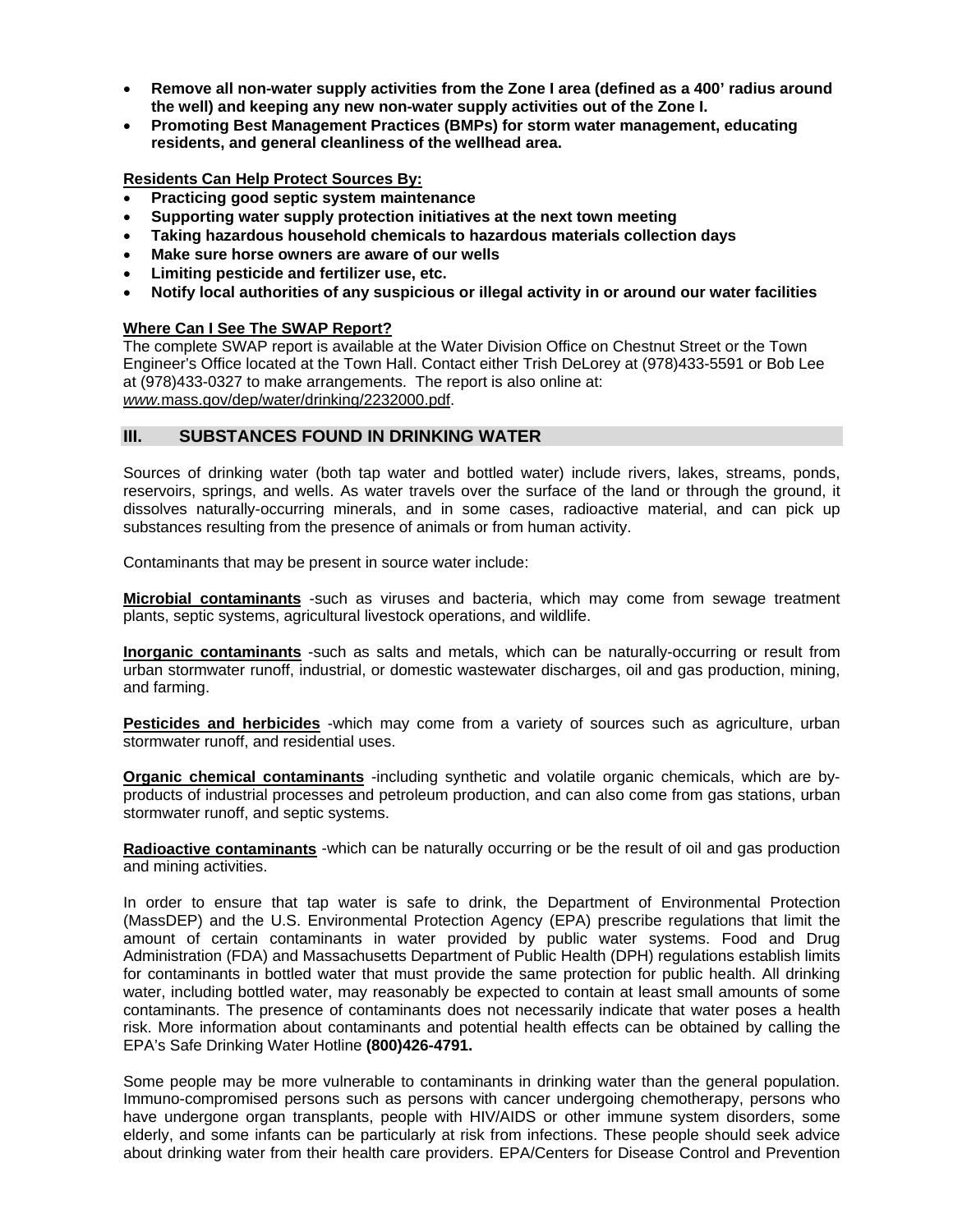(CDC) guidelines on lowering the risk of infection by cryptosporidium and other microbial contaminants are available from the Safe Drinking Water Hotline **(800)426-4791**.

# **IV. IMPORTANT DEFINITIONS**

**Maximum Contaminant Level (MCL)** – The highest level of a contaminant that is allowed in drinking water. MCLs are set as close to the MCLGs as feasible using the best available treatment technology.

**Maximum Contaminant Level Goal (MCLG)** – The level of a contaminant in drinking water below which there is no known or expected risk to health. MCLGs allow for a margin of safety.

**Maximum Residual Disinfectant Level (MRDL)** – The highest level of a disinfectant (chlorine, chloramines, chlorine dioxide) allowed in drinking water. There is convincing evidence that addition of a disinfectant is necessary for control of microbial contaminants.

**Maximum Residual Disinfectant Level Goal (MRDLG)** -- The level of a drinking water disinfectant (chlorine, chloramines, chlorine dioxide) below which there is no known of expected risk to health. MRDLGs do not reflect the benefits of the use of disinfectants to control microbial contaminants.

**Action Level (AL)** - The concentration of a contaminant which, if exceeded, triggers treatment or other requirements that a water system must follow.

**Lead and Copper 90th Percentile** – Out of every 10 homes sampled, 9 were at or below this level.

- **ppm** = parts per million, or milligrams per liter (mg/l)
- **ppb** = parts per billion, or micrograms per liter (ug/l)
- **pCi/L** = picocuries per liter (a measure of radioactivity)

**Unregulated Contaminants** are those for which EPA has not established drinking water standards. The purpose of unregulated contaminant monitoring is to assist EPA in determining their occurrence in drinking water and whether future regulation is warranted.

**Secondary Maximum Contaminant Level (SMCL)** – These standards are developed to protect the aesthetic qualities of drinking water and are not health based.

**Massachusetts Office of Research and Standards Guideline (ORSG)** – This is the concentration of a chemical in drinking water, at or below which, adverse health effects are unlikely to occur after chronic (lifetime) exposure. If exceeded, it serves as an indicator of the potential need for further action.

# **V. WATER QUALITY TESTING RESULTS**

#### **What Does This Data Represent?**

The water quality information presented in the tables is from the most recent round of testing done in accordance with the regulations. Only the detected contaminants are shown.

| Contaminant       | <b>Date</b><br><b>Collected</b> | 90 <sup>TH</sup><br>percentile | <b>Action</b><br>Level | <b>MCLG</b> | # of<br>sites<br>sampled | # of sites<br>above<br><b>Action</b><br>Level | Exceeds<br>AL (Y/N) | <b>Possible Source of Contamination</b>                         |
|-------------------|---------------------------------|--------------------------------|------------------------|-------------|--------------------------|-----------------------------------------------|---------------------|-----------------------------------------------------------------|
| Lead (ppb)        | 07/17/07                        | 6                              | 15                     | 0           | 28                       |                                               | N                   | Corrosion of household plumbing;<br>Erosion of natural deposits |
| ∥ Copper<br>(ppm) | 07/17/07                        | 0.5                            | 1.3                    | 1.3         | 28                       |                                               | N                   | Corrosion of household plumbing;<br>Erosion of natural deposits |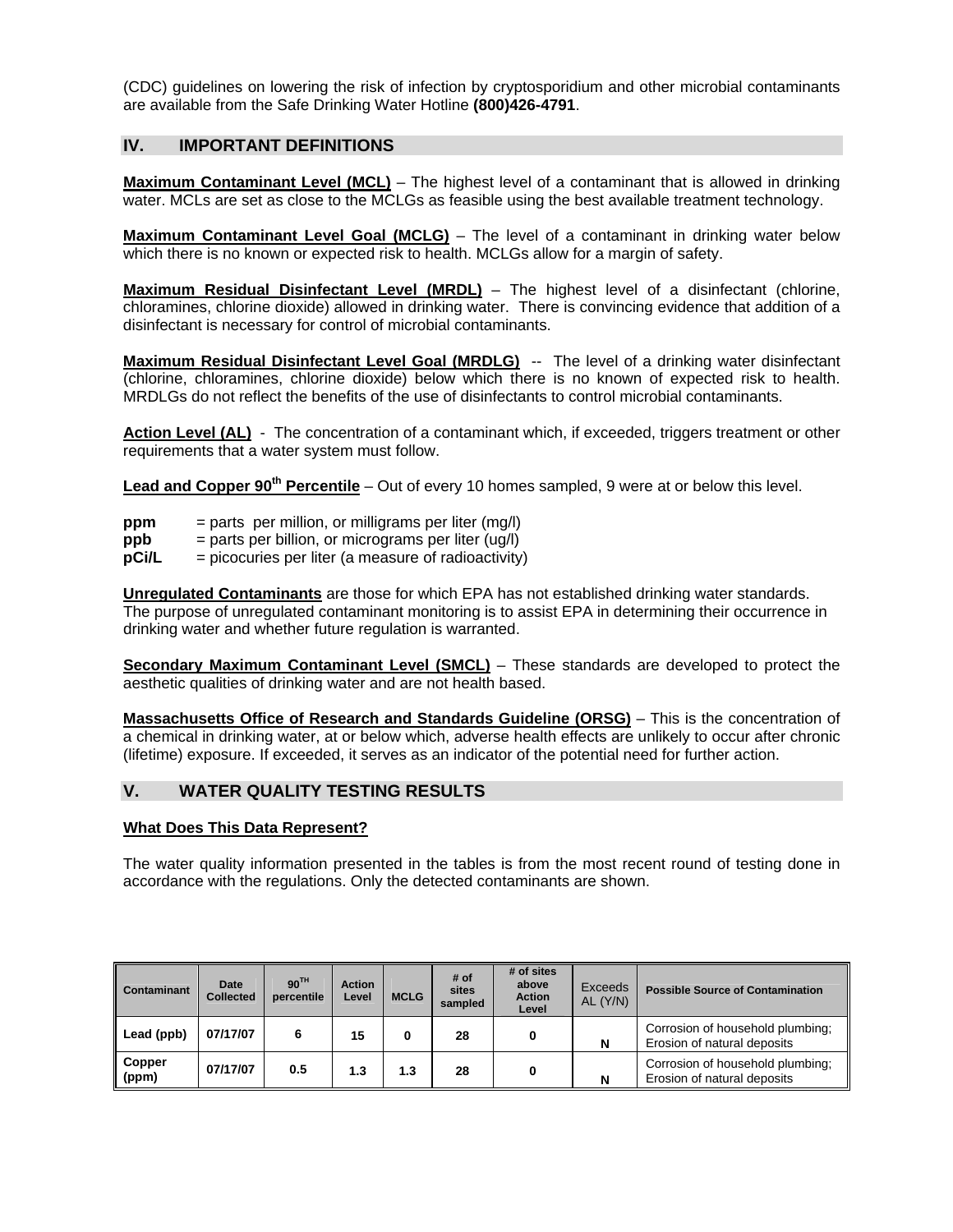| Regulated<br>Contaminants                                            | <b>Dates</b><br><b>Collected</b>         | <b>Highest</b><br>Detect or<br><b>Highest</b><br>RAA* | Range<br><b>Detected</b> | <b>MCL</b><br>or<br><b>MRDL</b> | <b>MCLG</b><br>or<br><b>MRDLG</b> | Violation<br>(Y/N) | <b>Possible Source(s) of</b><br>Contamination                                                        |  |  |
|----------------------------------------------------------------------|------------------------------------------|-------------------------------------------------------|--------------------------|---------------------------------|-----------------------------------|--------------------|------------------------------------------------------------------------------------------------------|--|--|
| Inorganic<br><b>Contaminants</b>                                     |                                          |                                                       |                          |                                 |                                   |                    |                                                                                                      |  |  |
| Nitrate (ppm)                                                        | 4/7/09                                   | 1.02                                                  | $0 - 1.02$               | 10                              | 10                                | N                  | Runoff from fertilizer use;<br>leaching from septic tanks;<br>sewage; erosion of natural<br>deposits |  |  |
| <b>Radioactive</b><br><b>Contaminants</b>                            |                                          |                                                       |                          |                                 |                                   |                    |                                                                                                      |  |  |
| Gross Alpha (pCi/l)                                                  | 2/4/08                                   | 0.5                                                   | ---                      | 15                              | $\bf{0}$                          | N                  | Erosion of natural deposits                                                                          |  |  |
| Radium-226 & -228<br>combined                                        | 2/4/08                                   | 1.51                                                  |                          | 5                               | 5                                 | N                  | Erosion of natural deposits                                                                          |  |  |
| Uranium (ppb)                                                        | 2/4/08                                   | 1.04                                                  | ---                      | 30                              | 0                                 | N                  | Erosion of natural deposits                                                                          |  |  |
| <b>Disinfectants and</b><br><b>Disinfection</b><br><b>Byproducts</b> |                                          |                                                       |                          |                                 |                                   |                    |                                                                                                      |  |  |
| Chlorine (ppm)                                                       | <b>Monthly</b>                           | 0.21                                                  | $0.02 - 0.86$            | 4                               | 4                                 | N                  | Water additive used to control<br>microbes                                                           |  |  |
| <b>Haloacetic Acids</b><br>(HAA5s) (ppb)                             | 8/4/08<br>5/11/09<br>8/12/09<br>11/18/09 | 3                                                     | $0 - 6.7$                | 60                              |                                   | N                  | Byproduct of drinking water<br>disinfection                                                          |  |  |
| <b>Total</b><br><b>Trihalomethanes</b><br>(TTHMs) (ppb)              | 8/4/08<br>5/11/09<br>8/12/09<br>11/18/09 | 18                                                    | $1.1 - 18.7$             | 80                              |                                   | N                  | Byproduct of drinking water<br>chlorination                                                          |  |  |

Highest Quarterly RAA = highest running annual average of four consecutive quarters.

| Secondary and<br><b>Unregulated Contaminants</b> | Date(s)<br><b>Collected</b> | <b>Result or</b><br>Range<br><b>Detected</b> | Average<br><b>Detected</b> | <b>SMCL</b> | <b>ORSG</b> | Possible Source                                                                             |
|--------------------------------------------------|-----------------------------|----------------------------------------------|----------------------------|-------------|-------------|---------------------------------------------------------------------------------------------|
| Sulfate (ppm)                                    | 7/9/09                      | $4.5 - 10$                                   | 6.4                        | 250         | $-$         | Natural sources                                                                             |
| Sodium (ppm)                                     | 4/7/09                      | $8.1 - 13.0$                                 | 10.5                       | --          | 20          | Natural sources; runoff from use of<br>salt on roadways; by-product of<br>treatment process |
| Radon (pCi/L)*                                   | 9/18/07<br>5/07//07         | 460<br>1000                                  | 730                        | --          | 10.000      | Natural sources                                                                             |
| Manganese (ppm)                                  | Quarterly                   | $0 - 0.24$                                   | 0.15                       | 0.05        | $-$         | Erosion of natural deposits                                                                 |
| Iron (ppm)                                       | Quarterly                   | $0 - 0.39$                                   | 0.21                       | 0.3         |             | Naturally occurring; leaching of<br>cast iron pipes                                         |

 Radon results are from tests during the new source approval process for Bemis Road Well #2. Radon is an odorless and tasteless gas that occurs naturally from the breakdown of uranium in soil. Radon can move up through the ground and into a home through cracks in the foundation. It can also get into indoor air when released from tap water. Activities such as showering may release radon into the air and may account for a small amount of exposure to the public. Breathing in radon gas over a long period of time can increase your risk of getting lung cancer. Drinking tap water containing high amounts of radon may increase your chances of developing stomach cancer. The current guidance for radon in drinking water in Massachusetts is 10,000 picocuries of radon per liter of water. Typically this would result in an increase of 1 picocurie per liter (1 pCi/L) to the air inside the home. US EPA currently advises consumers to take action if the total household air level is above 4 pCi/L. For more information, contact EPA's Radon Hotline at 1-800-SOS-RADON.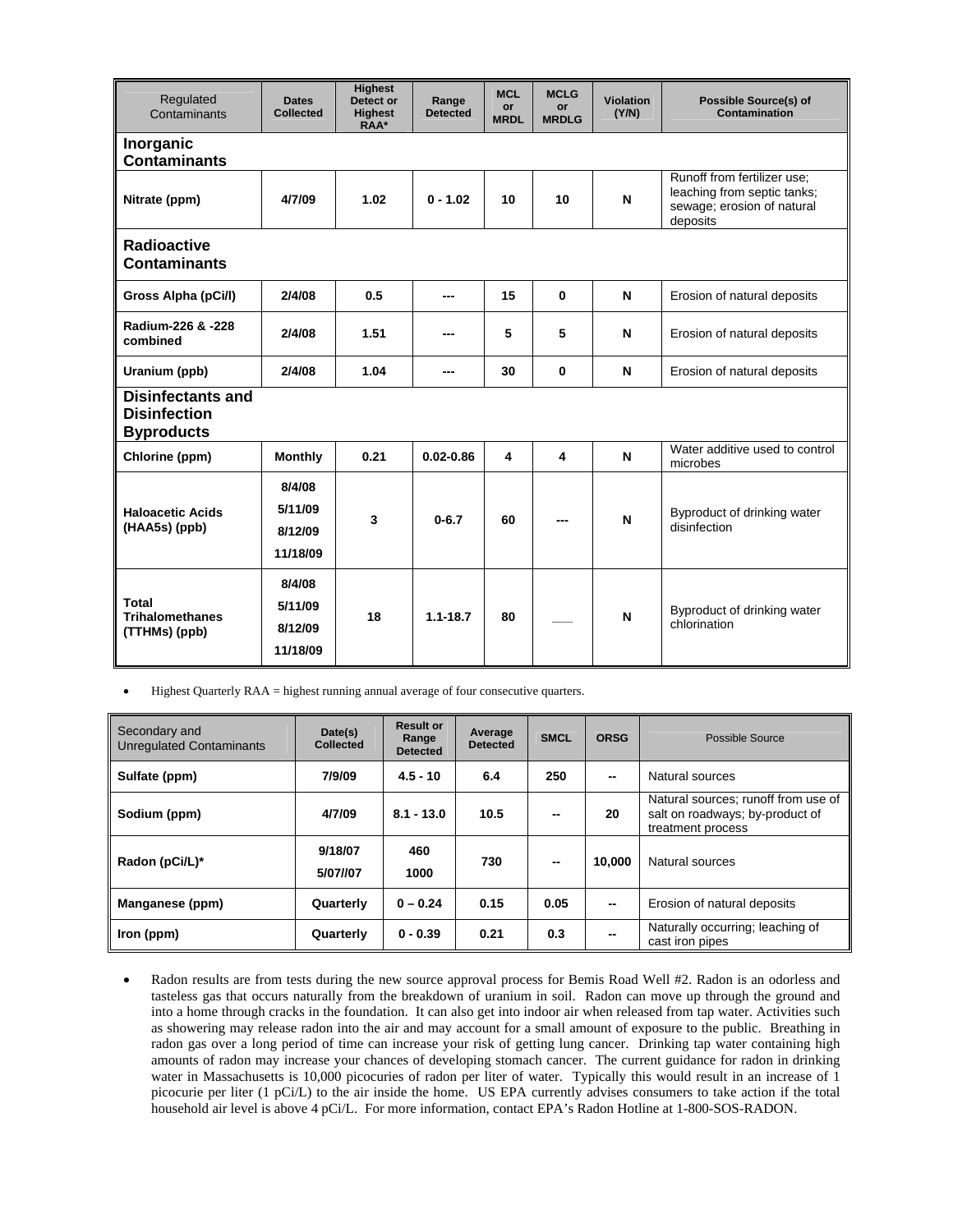#### **Monitoring Waivers**

MassDEP issued a waiver to the Pepperell Water Division that allows reduced monitoring for inorganic contaminants, synthetic organic contaminants, arsenic and perchlorate for the 2008-2010 compliance period. The waiver was granted for some of our sources because they met specific land use criteria and was determined not to be at risk of contamination. The last samples collected for these contaminants were found to meet all applicable EPA and MassDEP standards.

# **VI. COMPLIANCE WITH DRINKING WATER REGULATIONS**

#### **Does My Drinking Water Meet Current Health Standards?**

#### **Lead and Copper**

MassDEP granted a reduction in the monitoring requirements for lead and copper sampling to less often than once per year because of our system's continued compliance with the lead and copper action levels of 15 ppb and 1.3 ppm, respectively, based on the  $90<sup>th</sup>$  percentile results for each set of data collected. Our last lead and copper samples were collected in July 2007 and did not exceed the action levels. That was our third consecutive sampling period in full compliance with EPA's Lead and Copper Rule. Our next scheduled testing for lead and copper will be in 2010.

#### **Total Coliform**

We are committed to providing you with the best water quality available. Throughout 2009, a total of 192 coliform bacteria samples were collected throughout town according to our Total Coliform Sampling Plan. All samples tested were absent of total coliform bacteria.

#### **Volatile Organic Contaminants**

We also sampled for volatile organic contaminants in 2009. None of these substances were detected in our water.

# **VII. EDUCATIONAL INFORMATION**

#### **Corrosion Control Through pH Adjustment**

Many drinking water sources in New England are naturally corrosive (i.e. they have a pH of less than 7.0). So, the water they supply has a tendency to corrode and dissolve the metal piping it flows through. This not only damages pipes but can also add harmful metals, such as lead and copper, to the water. For this reason it is beneficial to add chemicals that make the water neutral or slightly alkaline.

This is done by adding any one, or a combination of several, approved chemicals. The Pepperell Water Division adds potassium hydroxide and polyphosphate to its water. This adjusts the water to a noncorrosive pH. Testing throughout the water system has shown that this treatment has been effective at reducing lead and copper concentrations.

All chemicals used for coagulation are approved for water treatment by one of the following organizations: National Sanitation Foundation (now known as NSF International) or UL, both accredited by the American National Standards Institute (ANSI). Chemicals must also meet performance standards established by the American Water Works Association.

#### **Minimize the Potential of Lead Exposure**

If present, elevated levels of lead can cause serious health problems, especially for pregnant women and young children. Lead in drinking water is primarily from materials and components associated with service lines and home plumbing. The Pepperell Water Division is responsible for providing high quality drinking water, but cannot control the variety of materials used in plumbing components. When your water has been sitting for several hours, you can minimize the potential for lead exposure by flushing your tap for 30 seconds to 2 minutes before using water for drinking or cooking. If you are concerned about lead in your water, you may wish to have your water tested. Information on lead in drinking water, testing methods, and steps you can take to minimize exposure is available from the Safe Drinking Water Hotline or at [http://www.epa.gov/safewater/lead.](http://www.epa.gov/safewater/lead)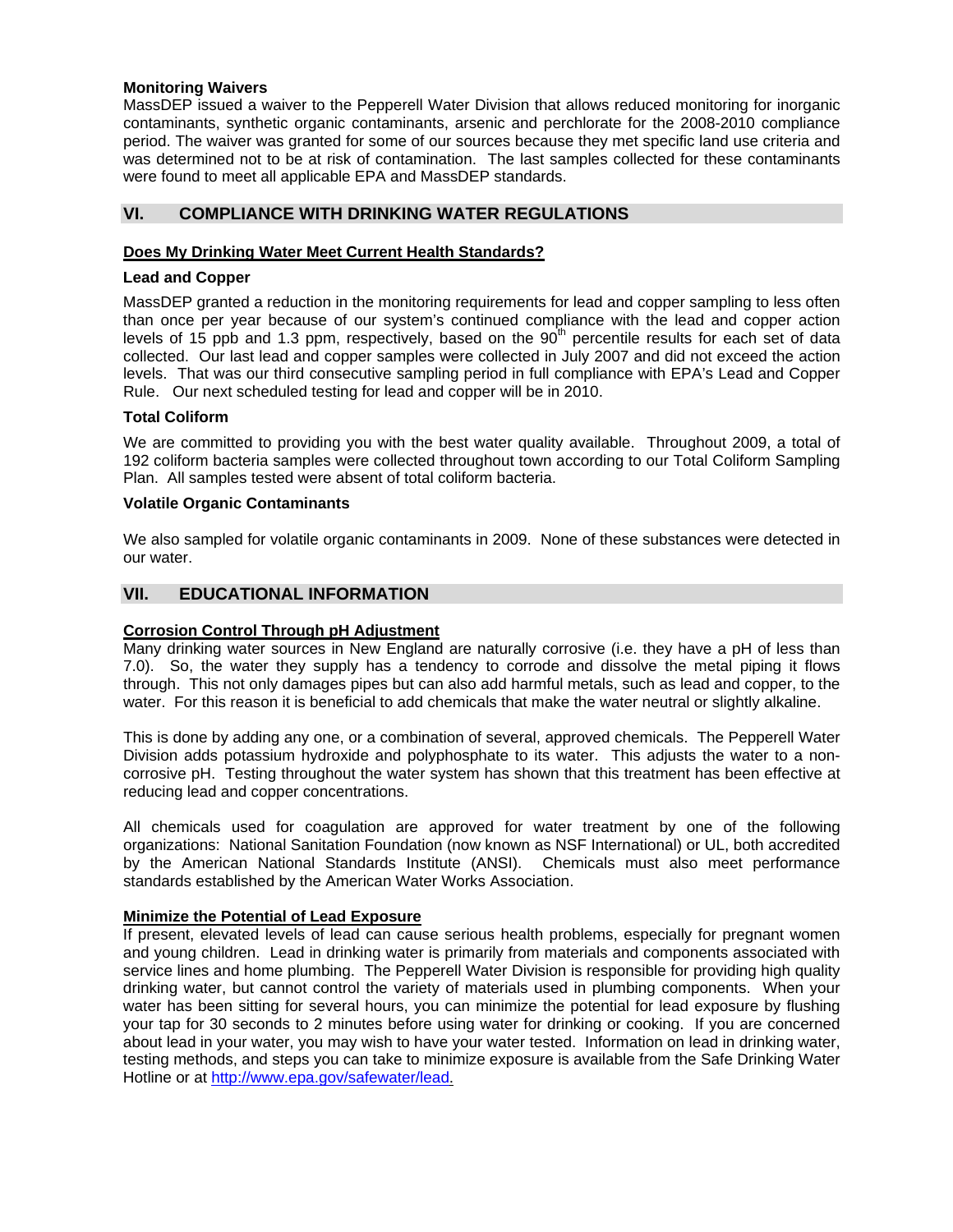#### **Sequestration for Iron and Manganese**

Iron and manganese are often present in groundwater at levels that can discolor the water, or cause it to take on unpleasant odors or tastes. Even though the water may still be safe to drink, treatment is often desirable.

The Pepperell Water Division adds polyphosphates to its water. This results in a chemical reaction, known as sequestration, which prevents the iron and manganese from forming nuisance particles.

All chemicals used for sequestration are approved for water treatment by one of the following organizations: National Sanitation Foundation (now known as NSF International) or UL, both accredited by the American National Standards Institute (ANSI). Chemicals must also meet performance standards established by the American Water Works Association.

#### **Primary Disinfection with Chlorine (without filtration)**

All reservoirs and some ground water sources contain numerous microorganisms some of which can cause people to be sick. To eliminate disease carrying organisms it is necessary to disinfect the water.

Disinfection does not sterilize the water, but it does destroy harmful organisms. Sterilization kills all microorganisms, even though most are not harmful, and is too costly to use on a routine basis. The Pepperell Water Division uses sodium hypochlorite as its primary disinfectant. Chlorine destroys organisms by penetrating cell walls and reacting with enzymes. Disinfection with chlorine has been proven effective at ensuring that water is free of harmful organisms and safe to drink.

#### **Cross Connection Control Program**

A cross connection is a connection between a potable water source and a polluted source.

The Pepperell Water Division implements a cross connection control program for all industrial, commercial, municipal and institutional facilities. All surveying and testing is performed in accordance with the cross connection section (310 CMR 22.22) of the Commonwealth of Massachusetts Drinking Water Regulations.

Residents should be aware that pollution can come from their own homes. For instance, you are going to spray fertilizer on your lawn. You hook up your hose to the sprayer that contains the fertilizer. If the water pressure drops (say because of a fire hydrant use in town) when the hose is connected to the fertilizer, the fertilizer may be sucked back into the drinking water pipes through the hose. Using an attachment on your hose called a backflow-prevention device can prevent this problem.

The Pepperell Water Division recommends that homeowners install backflow prevention devices, such as low cost hose bib vacuum breakers, for all inside and outside hose connections. You can purchase them at a hardware store or plumbing supply store. This is a great way for you to help protect the water in your home as well as the drinking water system in our town!

All residential sprinkler systems must be installed with approved backflow prevention devices. The Pepperell Water Division recommends annual testing of these devices. Homeowners wishing to schedule a backflow prevention device test may do so by contacting the Pepperell Water Division.

Cross connections between the Pepperell water supply and a private well or individual water source are prohibited. If as a result of a survey of the premises, the Pepperell Water Division determines that a cross connection exists, the homeowner must contact a licensed plumber to disconnect the source of the cross connection. The private well may be used for outside purposes but must not be connected to the town source. Failure, refusal or inability to comply within the specified time shall constitute grounds for shutting off water to the premises until such repairs/disconnections have been properly installed.

Please visit our website at [www.town.pepperell.ma.us](http://www.town.pepperell.ma.us/) for further information regarding the Rules and Regulations of the Pepperell Water Division; or please contact Matthew Walsh, Chief Operator at 978- 433-5591, if you have any concerns or questions regarding the status of our Cross Connection Control Program.